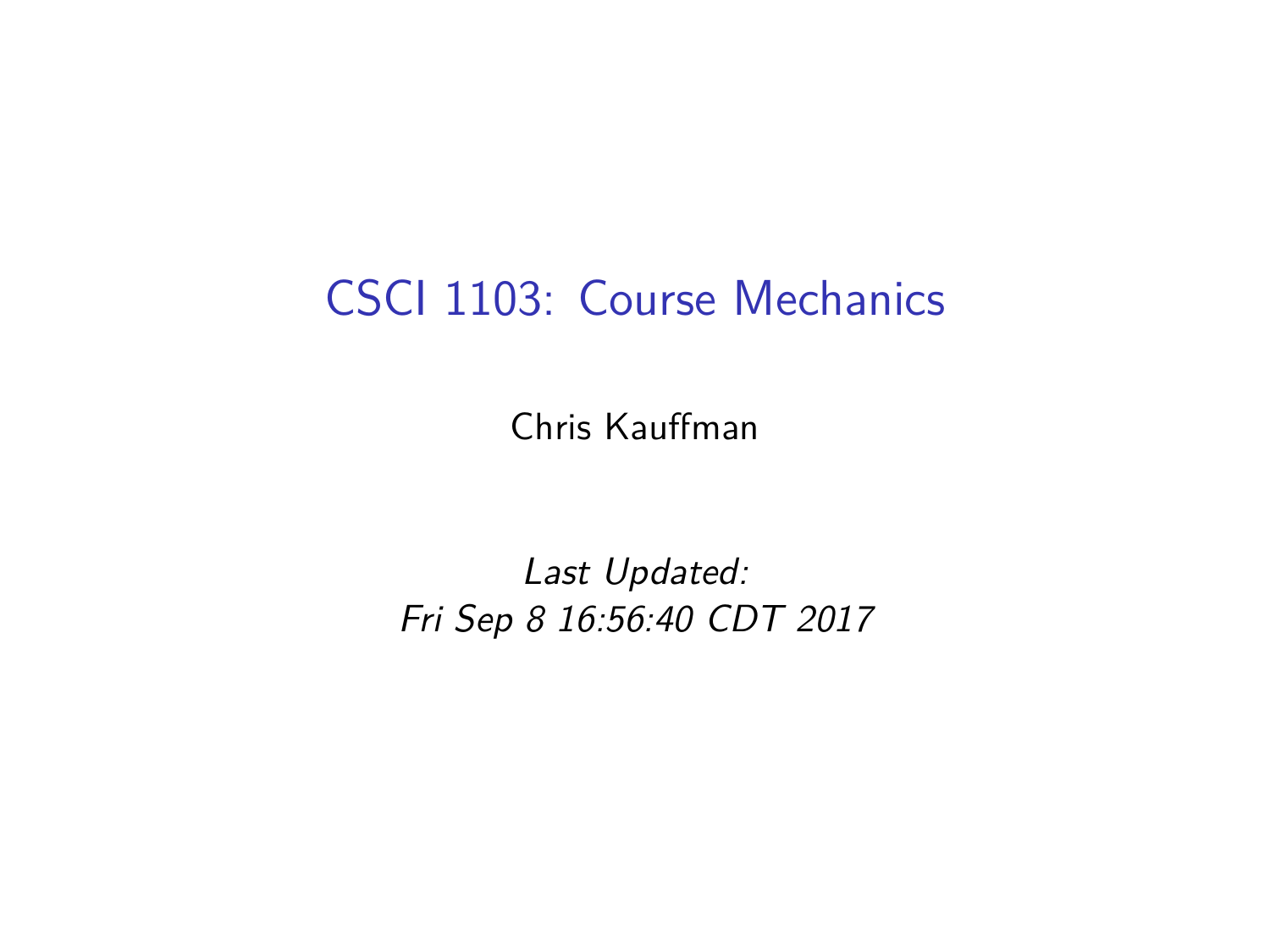### **Expectations**

### Kauffman can

- $\triangleright$  Provide guidance, entertainment, information, challenge
- $\triangleright$  Will do all of those in lecture, office hours, projects, exams

#### Kauffman cannot

- $\triangleright$  Force you to pay attention, do your HW, attend labs, learn
- $\triangleright$  Cannot force you to care, the most important aspect in CS or any education

#### Kauffman's Expectation

- $\triangleright$  You care some and will cultivate a further attitude of curiosity and discipline
- ▶ You will put some effort into our time together as I have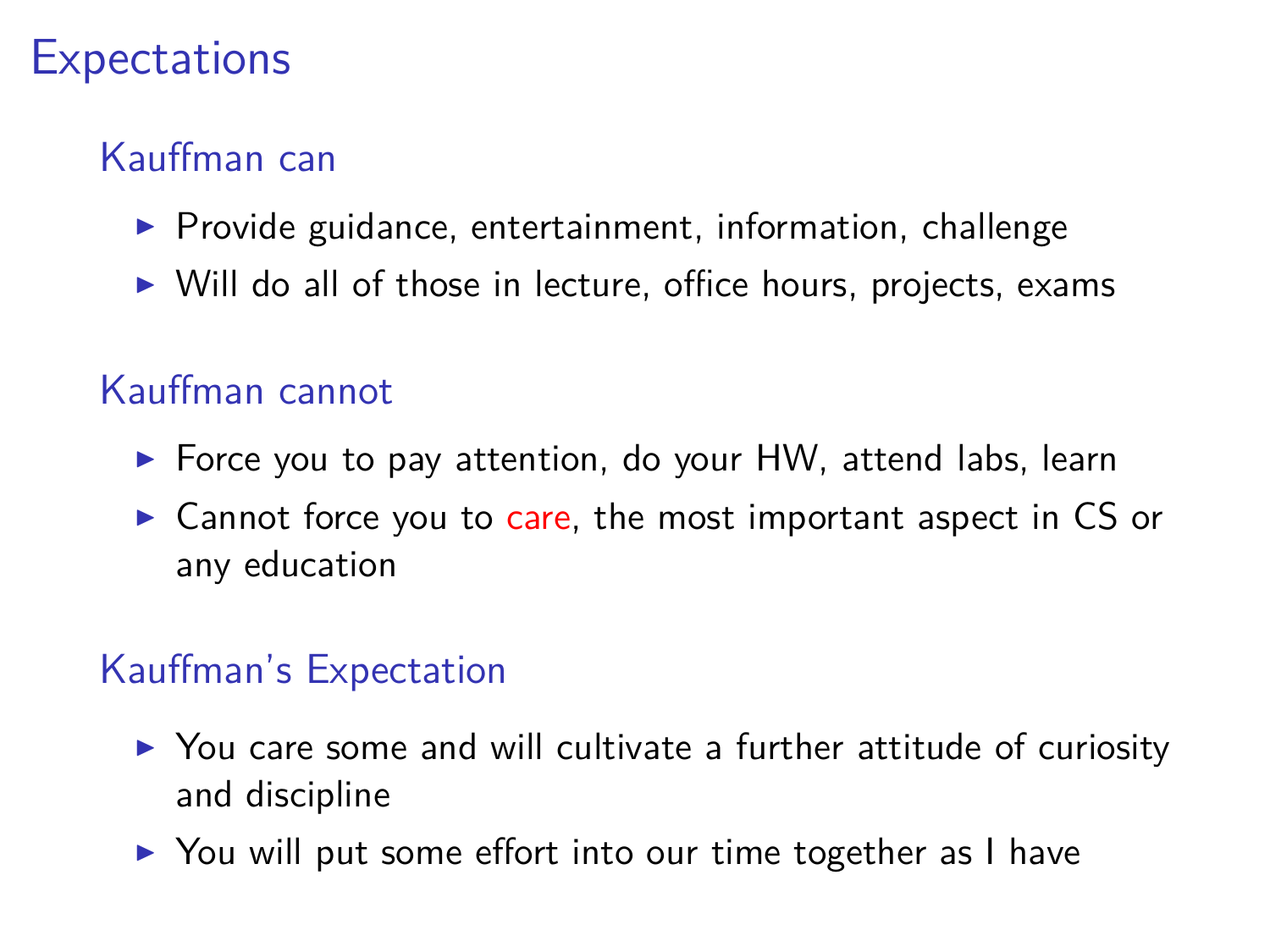#### Overview of Mechanics: Syllabus has Details Lecture Monday Lab

- $\blacktriangleright$  Thrice per week, 50 minutes
- $\triangleright$  Do what we did today: talk, grill, code, laugh
- $\triangleright$  2 exams and a final

#### Projects

- $\triangleright$  6 planned, individual work
- $\blacktriangleright$  Larger than labs, several weeks
- $\triangleright$  Will discuss in lectures

#### Canvas:

<http://canvas.umn.edu>

- $\blacktriangleright$  All important links like syllabus, schedule, specs, slides
- $\blacktriangleright$  Submit assignments, get grades
- $\blacktriangleright$  Mondays,  $\sim$ 2hrs in a computer lab
- $\triangleright$  Do programming exercises, Mandatory Attendance
- $\triangleright$  Work with a partner: limited computers
- $\blacktriangleright$  Free collaboration on labs with anyone in our course
- Due by end of week, must submit yourself

#### Piazza

- $\blacktriangleright$  Discussion board
- $\triangleright$  Staff will answer questions
- $\blacktriangleright$  Read Etiquette Post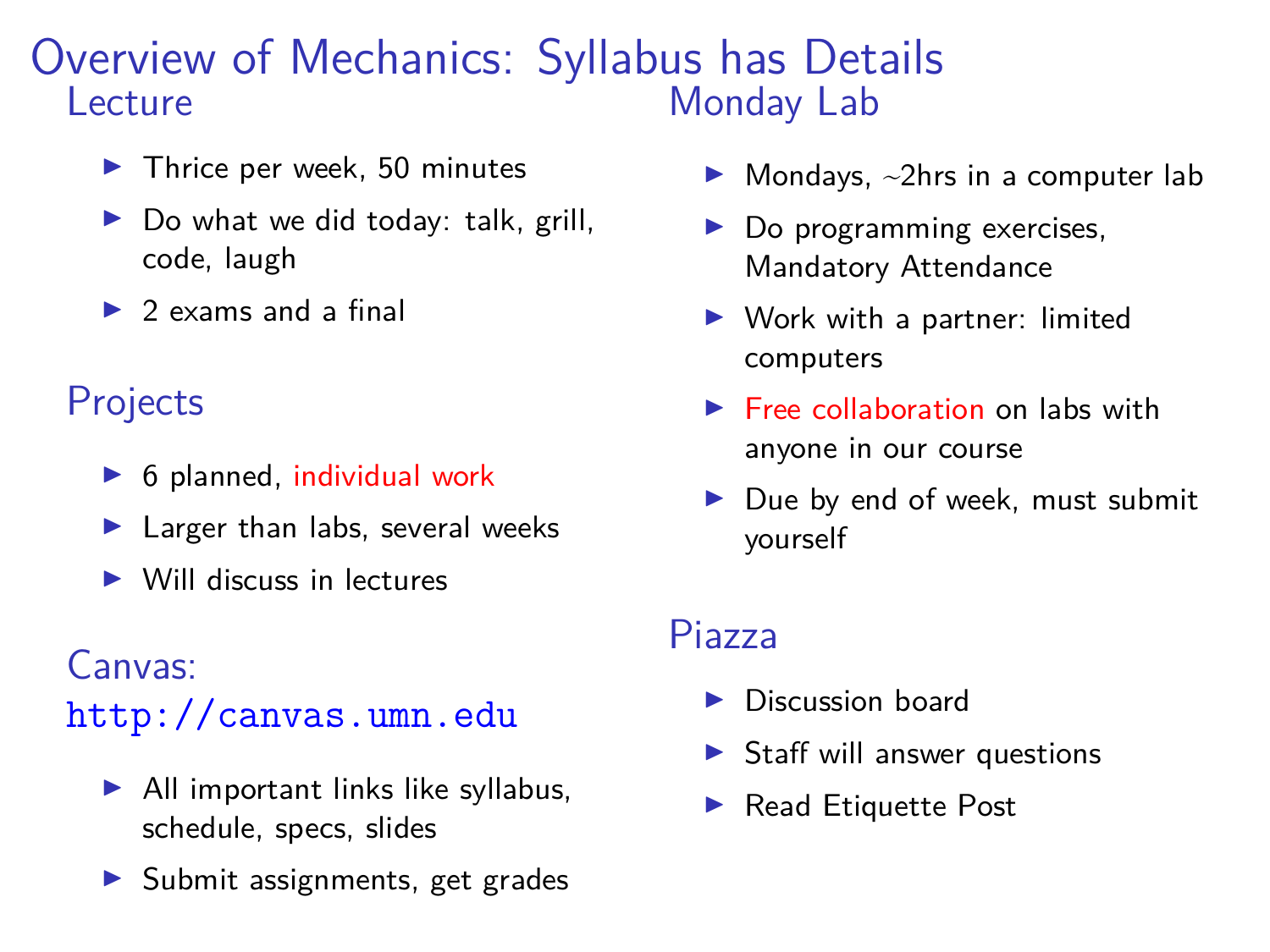## Lab Policies

#### Attendance

- $\blacktriangleright$  You may only attend the lab section for which you are registered. If that is a problem, see Prof. Kauffman during office hours.
- $\blacktriangleright$  Attendance at the first lab meeting is mandatory.
- $\blacktriangleright$  Attendance at labs after the first meeting is optional.

### Grading: 0-100%

- $\blacktriangleright$  Check-off 40%: demonstrate to a TA that your lab code works This must be done in person during lab or during TA office hours.
- Submit  $60\%$ : submit required files according to the lab instruction. This can be done without attending.

#### Partners

- ▶ You may work in groups of 2 but BOTH members
- $\blacktriangleright$  Must submit code to Canvas
- $\blacktriangleright$  Must be present for the Check-off
- $\triangleright$  You may freely collaborate with anyone in 1103 on labs but obey the PRIME DIRECTIVE (syllabus)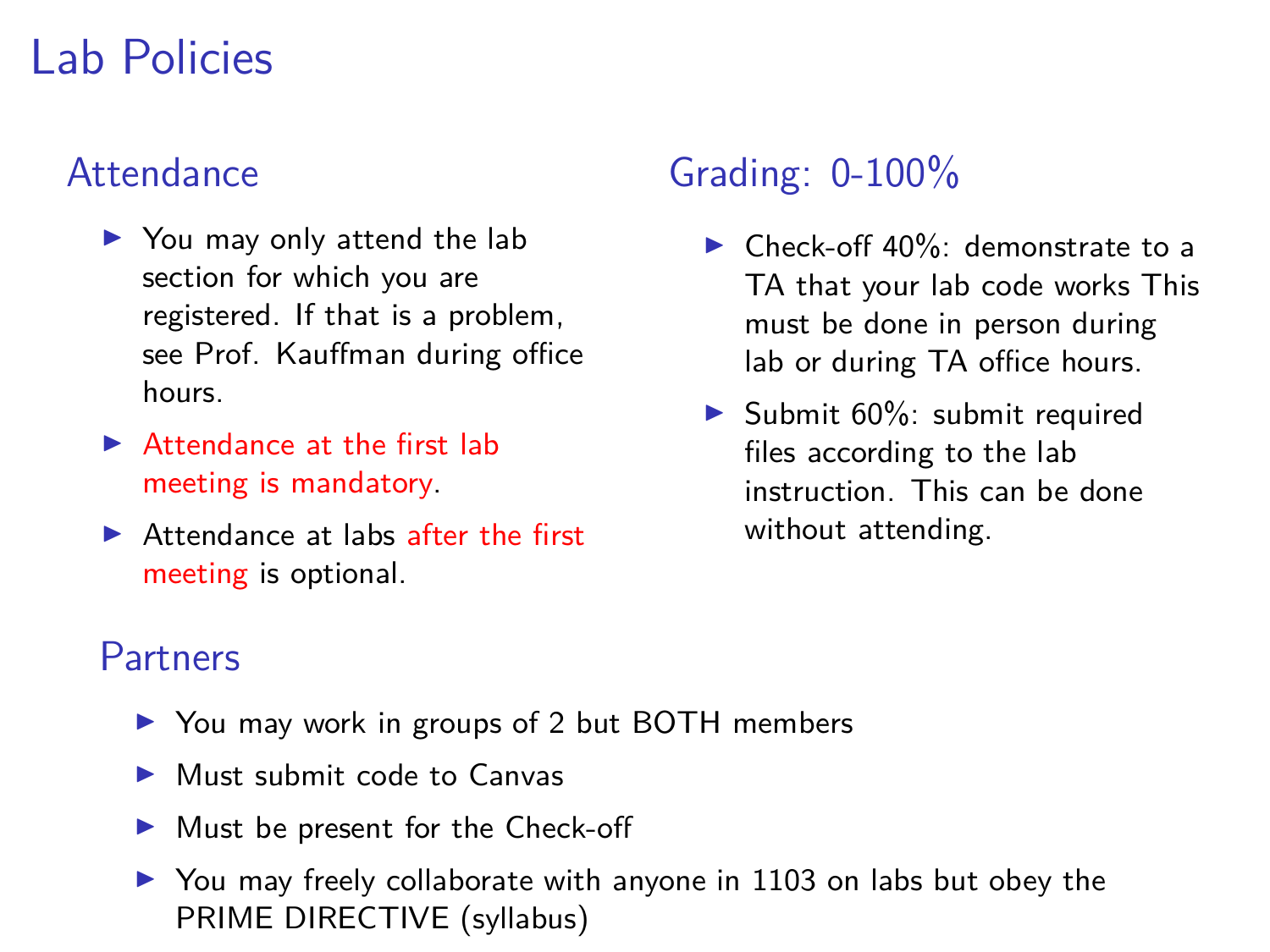## First Week Assignment: Agree to Syllabus

All students must submit an agreement to abide by the syllabus.

- $\triangleright$  Shows you can edit a text file
- $\triangleright$  Can submit assignments to the course Canvas site
- $\blacktriangleright$  Download the text document here: <http://cs.umn.edu/~kauffman/1103/agreement.txt>

I have familiarized myself with the contents of the CSCI 1103 syllabus and agree to abide by the policies contained within it. I will obey the PRIME DIRECTIVE. As a University of Minnesota student, I agree to follow the Student Code of Conduct and will treat my classmates and the course staff with honest respect.

Signed, (YOUR NAME HERE)

Fill in your name with your favorite text editor:

- $\blacktriangleright$  Windows Notepad
- $\blacktriangleright$  Mac Text Edit
- ▶ DrJava: Course program editor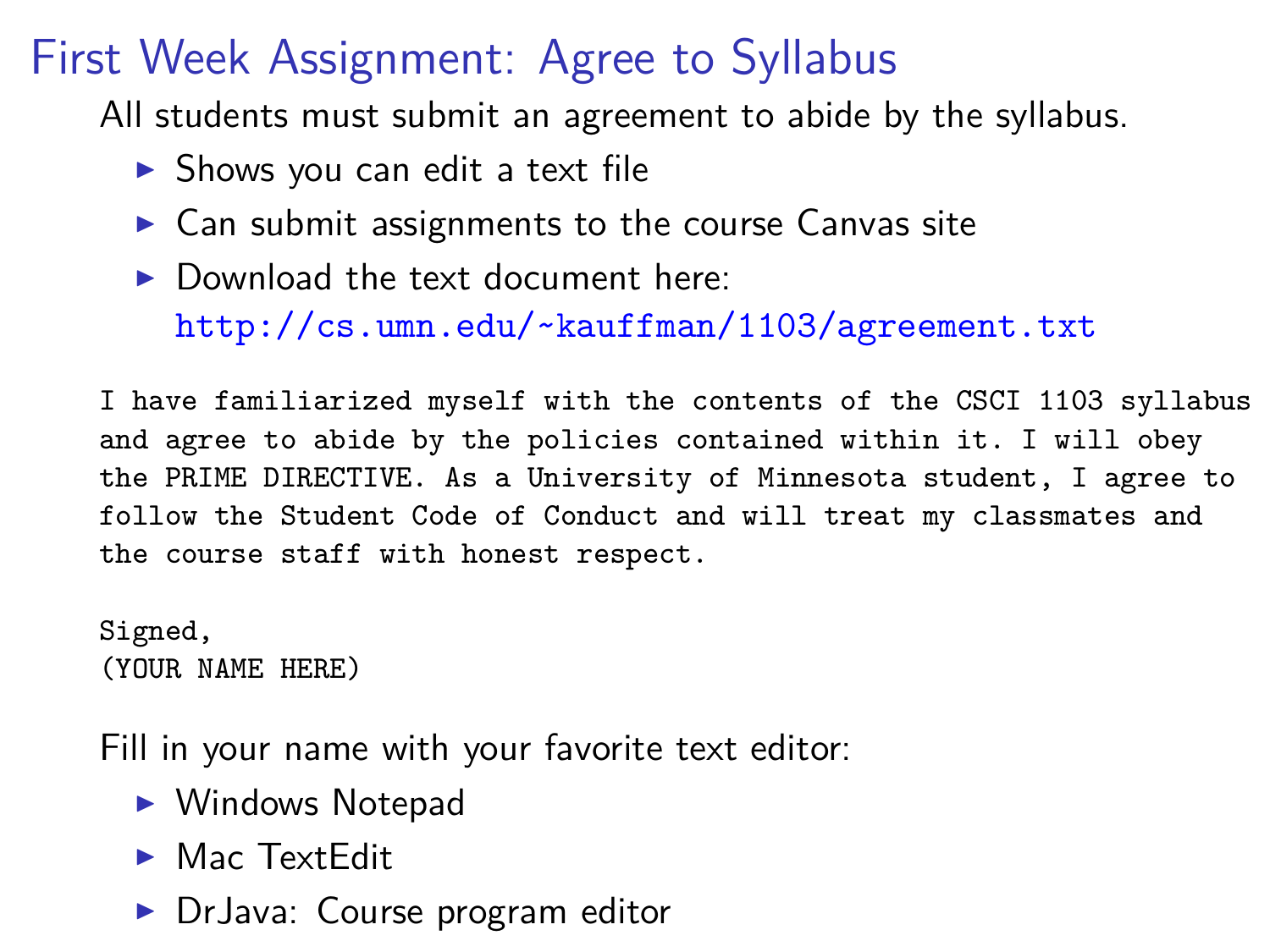## We're on the Web

### Piazza: Discussion Board

- $\blacktriangleright$  Project and Lab discussion
- $\triangleright$  Questions about programming
- $\blacktriangleright$  Announcements from Staff
- $\blacktriangleright$  Course Schedule
- $\blacktriangleright$  95% of communication/questions
- Read the etiquette post (up shortly if it's not already)

### Email for

- $\blacktriangleright$  Appointments outside of office hours
- $\blacktriangleright$  Unresolved grading disputes
- $\blacktriangleright$  Personal emergencies/problems

### Canvas for

- $\blacktriangleright$  Assignment Submission
- $\blacktriangleright$  Grades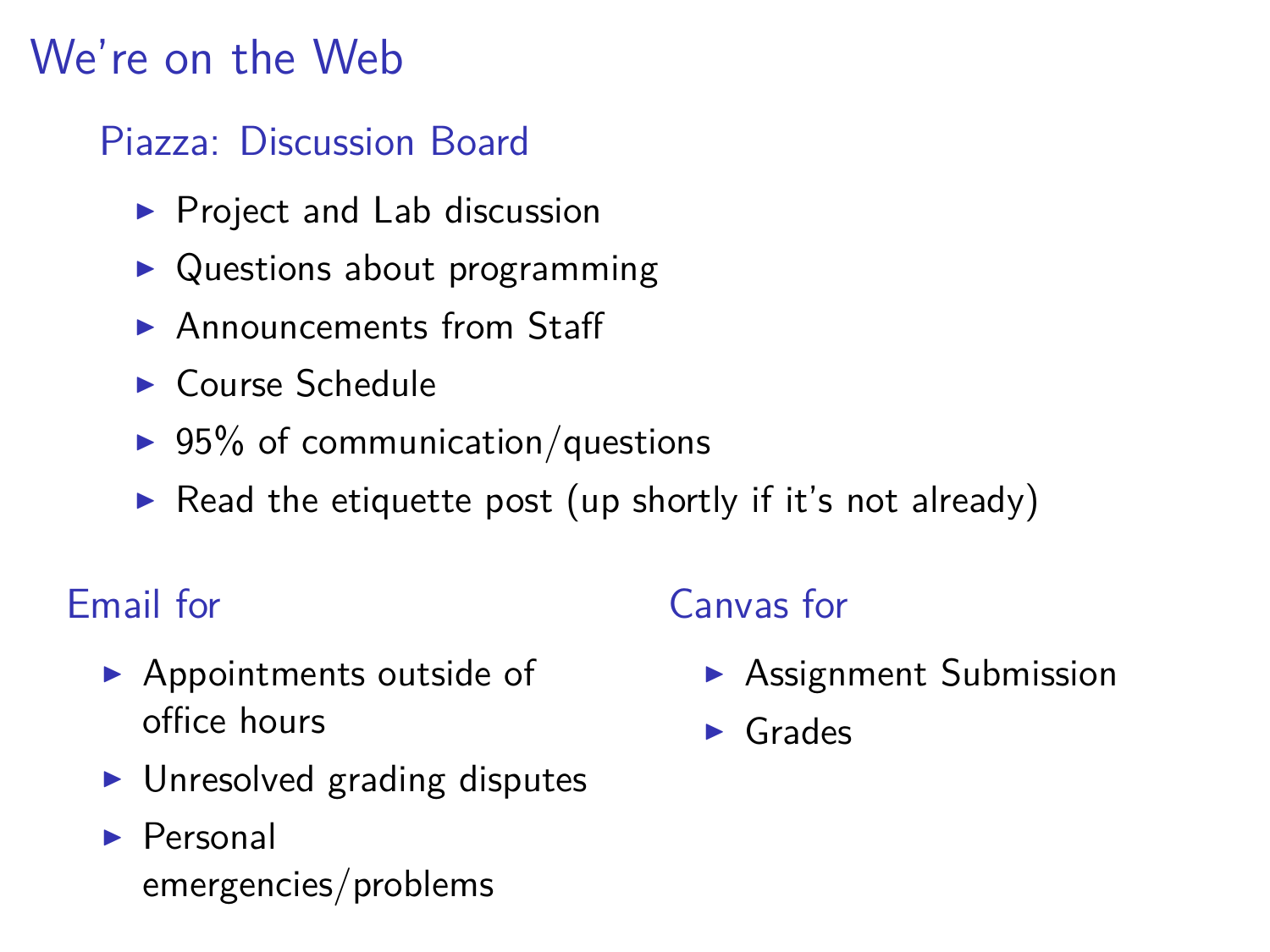### Lecture

### **Mechanics**  $\blacktriangleright$  Talk

 $\triangleright$  Code  $\blacktriangleright$  Try  $\blacktriangleright$  Ask

#### Hot Seats

- $\blacktriangleright$  Front few rows are hot seats
- $\blacktriangleright$  I will grill hot seats
- In Just try: answer questions, give feedback
- $\blacktriangleright$  Up to 3% overall bonus
	- $\blacktriangleright$  Susy has 20 pts, max in class, 3% bonus
	- Sammy has 10 pts,  $1.5\%$  bonus
- $\triangleright$  Don't want/need participation, don't sit in hot seats
- $\triangleright$  Don't like lectures, don't come, but don't complain if you miss something
- $\triangleright$  Someone is paying \$1969.24 or more for the privilege of you being in this room (4-credits, in-state tuition)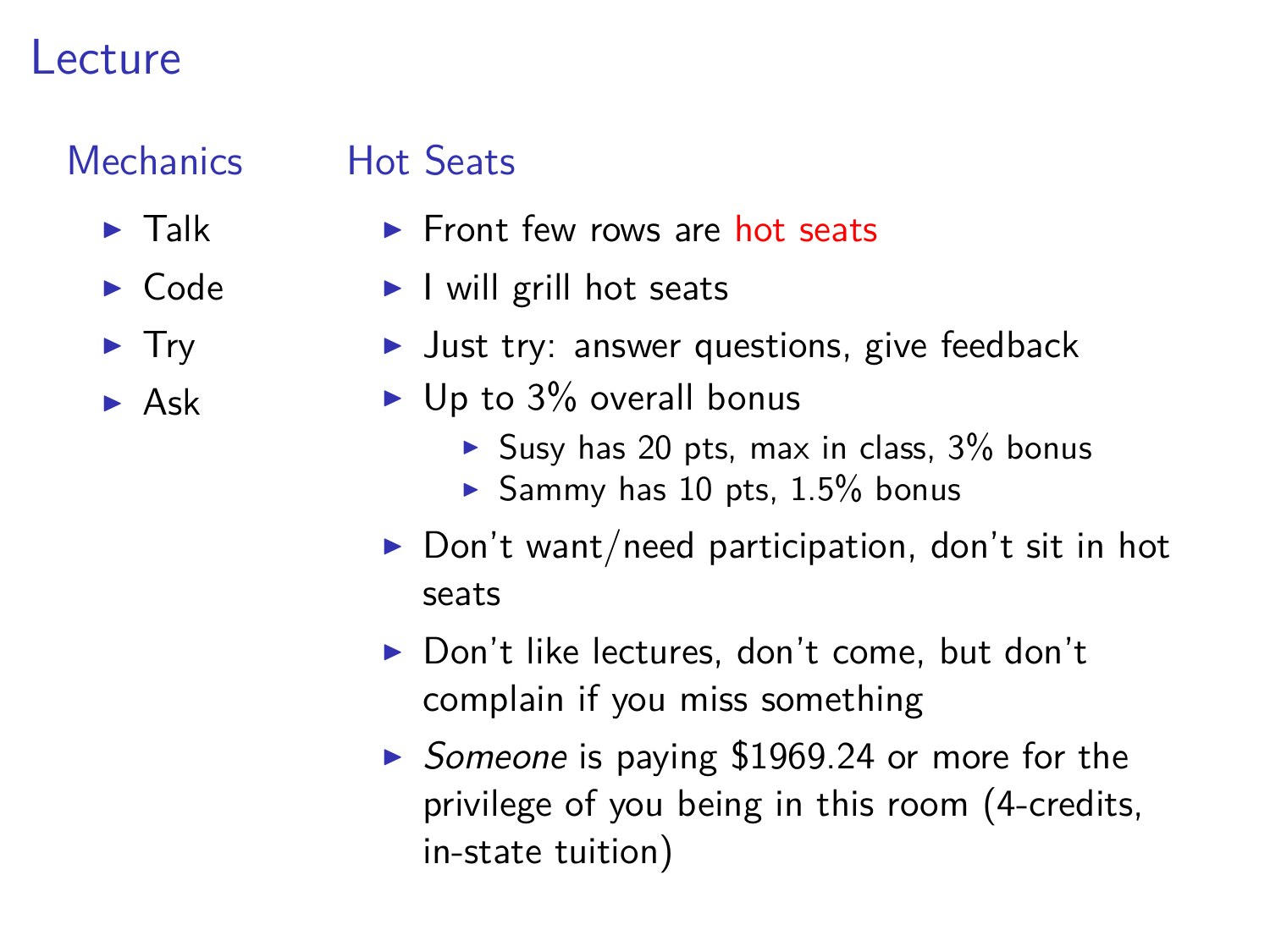## Reading

### Introduction to Programming Using Java, Seventh Edition

- $\blacktriangleright$  Author: David J. Eck
- $\triangleright$  Freely available: <http://math.hws.edu/javanotes/>
- $\triangleright$  Presumes no programming background
- $\blacktriangleright$  Decent and cheap
- $\triangleright$  Lots of Java books/tutorials out there feel free to explore and share good links
- Alternative: Building Building Java Programs (Reges/Stepp)

#### Java Docs

- $\triangleright$  Official documentation of Java library
- $\triangleright$  Becomes more important later in the class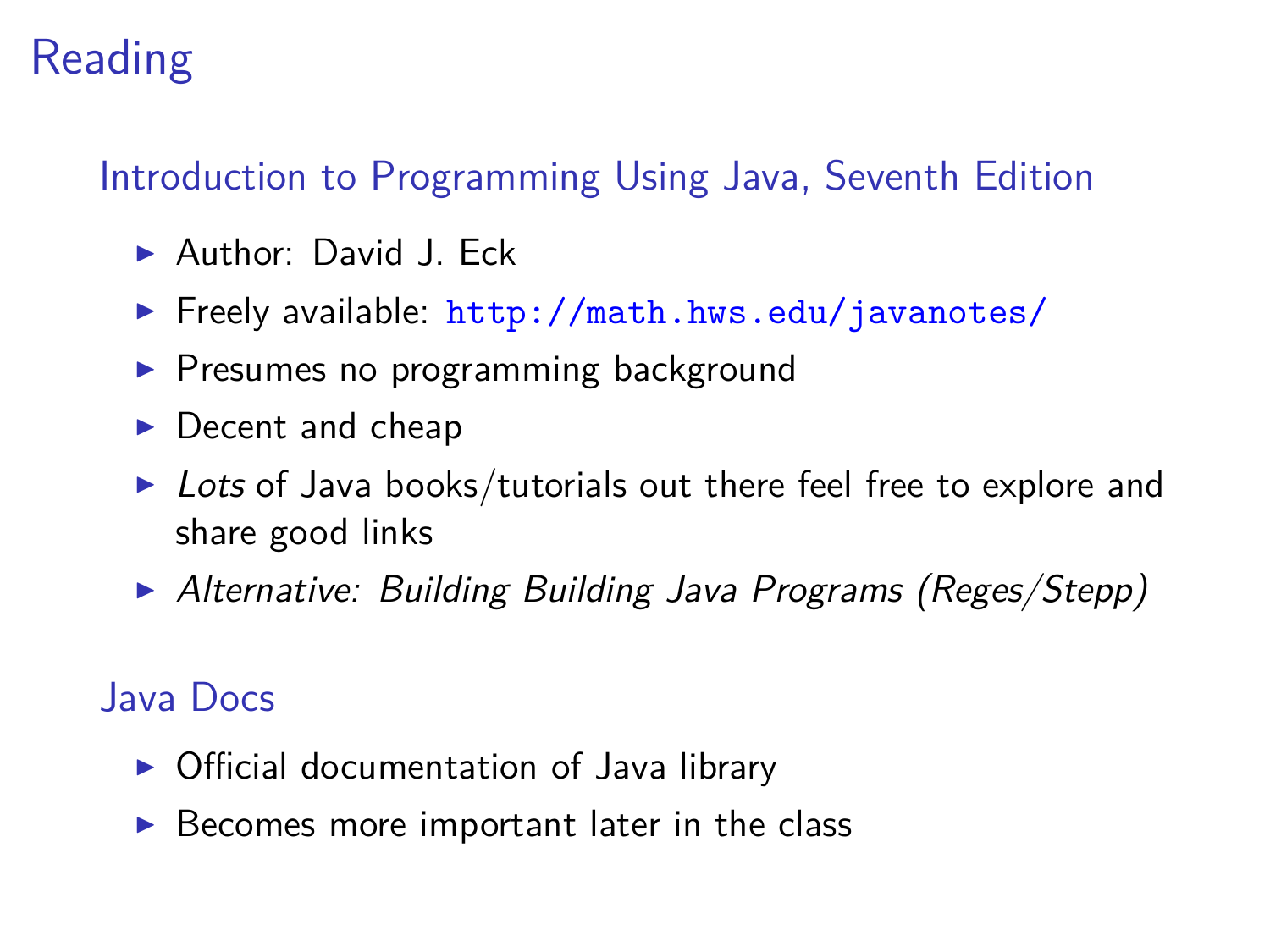Edit, Compile, Run, Fix: You need

- ▶ Text Editor (jedit, emacs, vim, notepad, etc)
- $\triangleright$  Compiler (javac)
- $\triangleright$  Run environment (command line like cmd.exe on mingw or Terminal.app)

That's it, the rest is gravy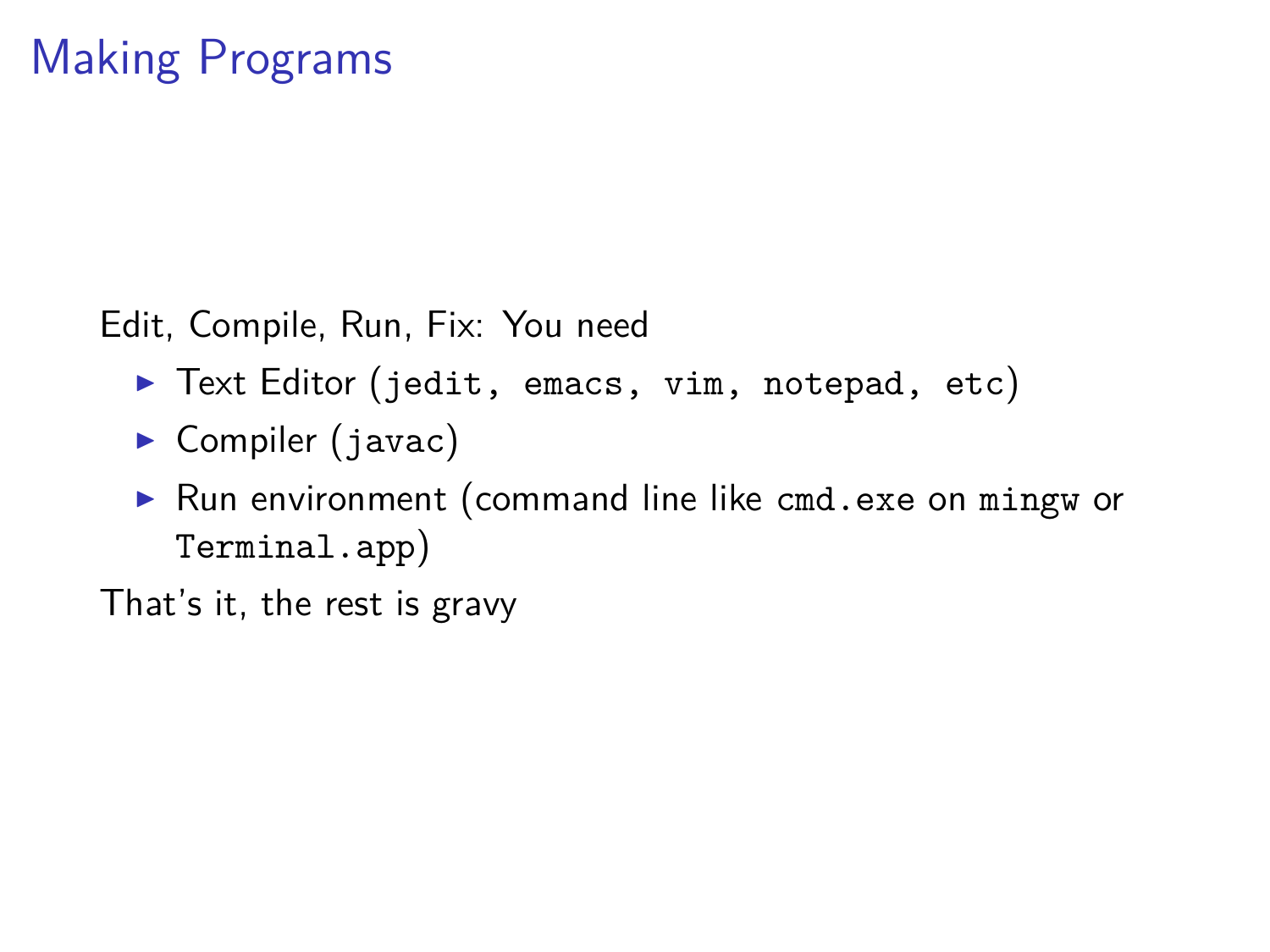# Making Programming Faster

 $\triangleright$  An IDE combines these things in a sensible way

- $\blacktriangleright$  Text Editor
- $\blacktriangleright$  Compiler interface button
- $\blacktriangleright$  Run interface
- $\blacktriangleright$  Fanciness
	- $\blacktriangleright$  Debugger interface
	- $\blacktriangleright$  Testing interface
	- $\blacktriangleright$  Documentation generation
	- $\blacktriangleright$  File browser
	- $\blacktriangleright$  Read, Eval, Print Loop for interactive testing

Dr. Java does all this, but...

All IDEs dumb down the act of creating programs and disguise many details.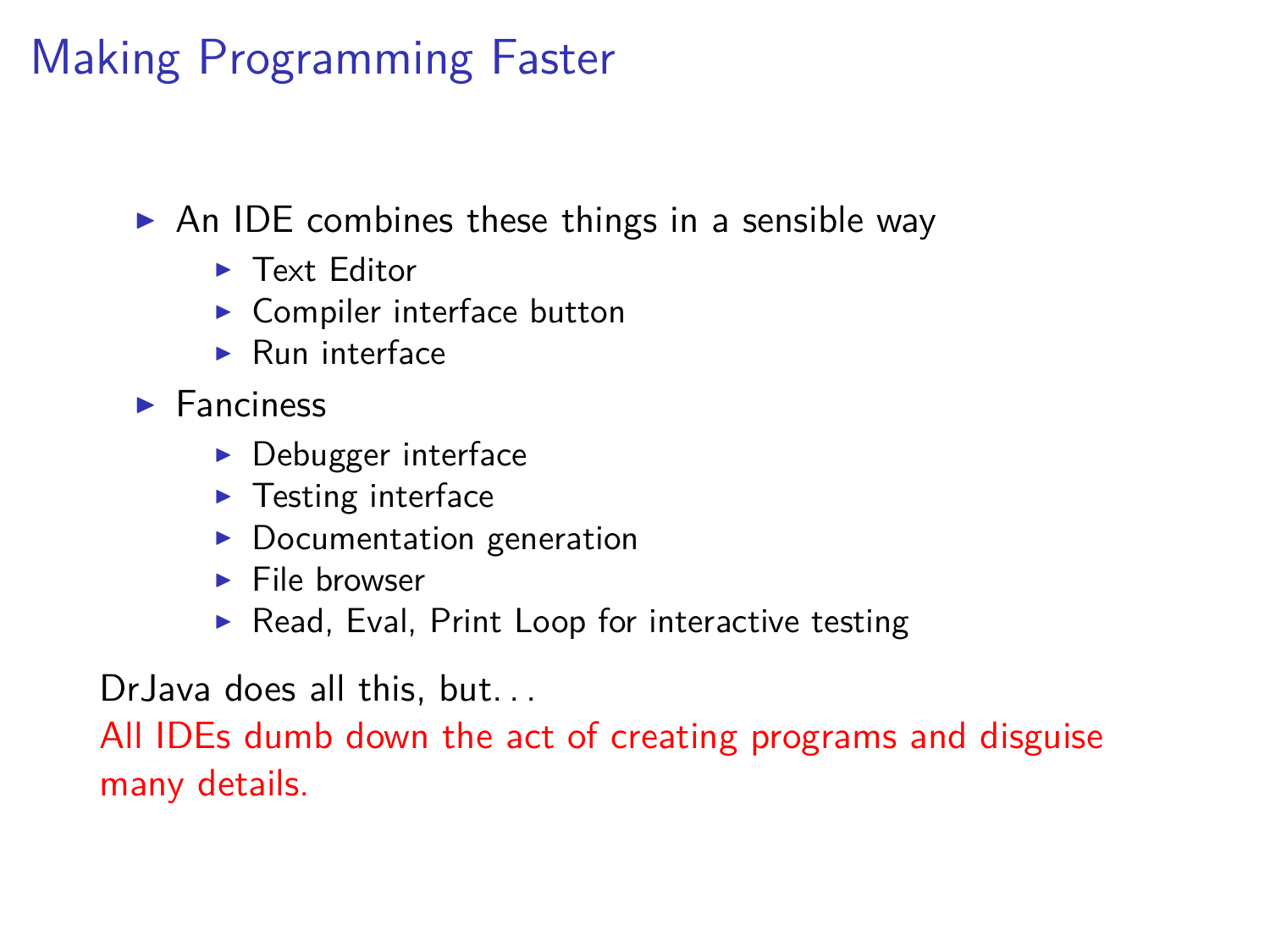## Tools

The official java tools of the course are

- $\triangleright$  [jdk 1.8,](http://www.oracle.com/technetwork/java/javase/downloads/jdk8-downloads-2133151.html) official build and run tools from Oracle
- $\triangleright$  [DrJava,](http://www.drjava.org/) a simple, superior java IDE (if you're into IDEs)
	- $\triangleright$  Download GMU edition:

<https://cs.gmu.edu/~kauffman/drjava/>

Special Note:

- $\blacktriangleright$  I do not know how to use eclipse / netbeans / codesmacker
- $\blacktriangleright$  I will not be learning how this semester.
- If I can help it I will never learn eclipse.
- $\triangleright$  TAs may be able to help you but are not required to do so.
- $\blacktriangleright$  In class I will use DrJava, Emacs, and command line.
- If you have questions on those I'm happy to help.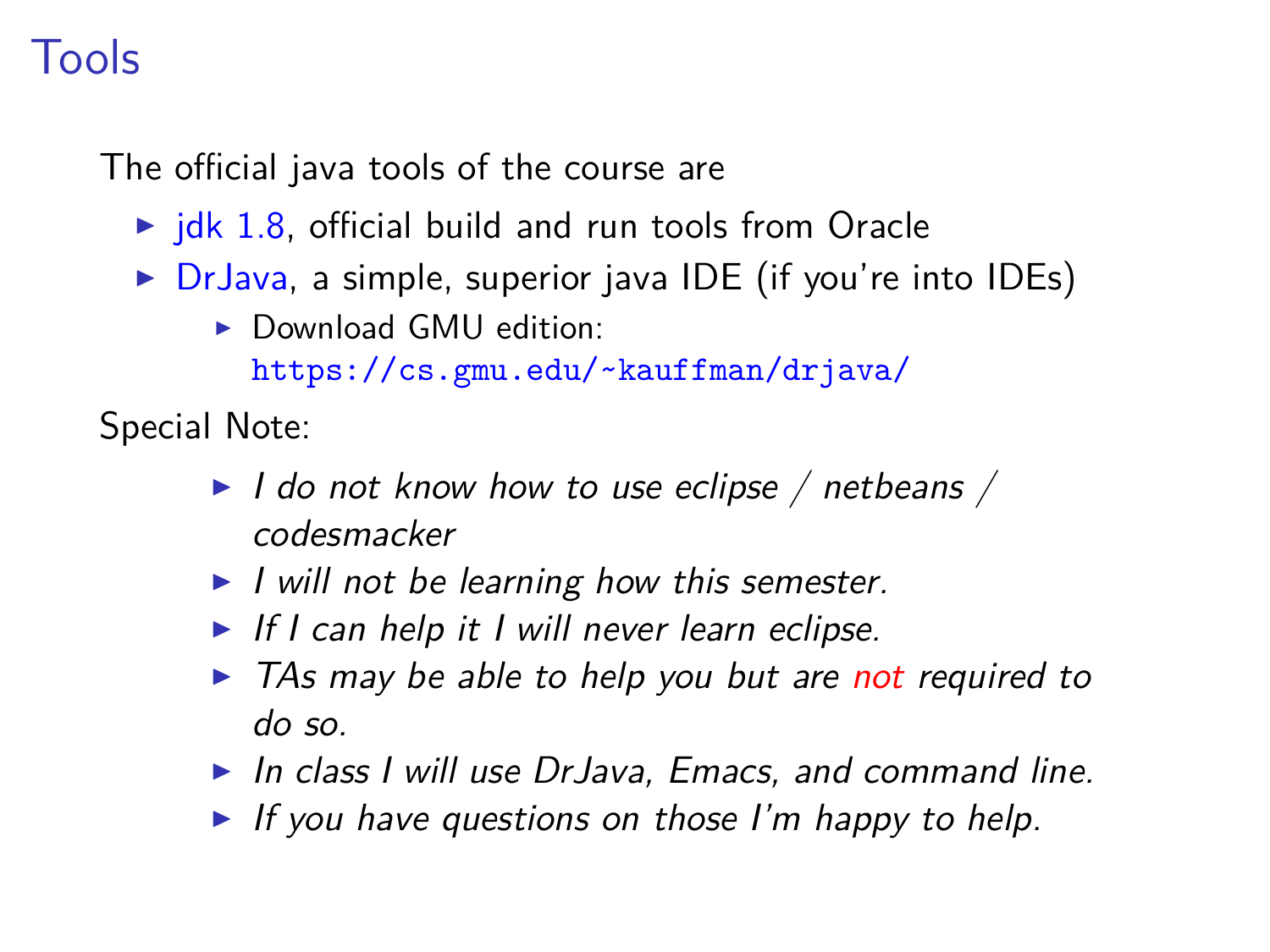# Cheating

Don't cheat

- $\blacktriangleright$  Easy to catch
- $\blacktriangleright$  Likely to get caught
- $\triangleright$  Painful for everyone (makes me ornery)
- $\blacktriangleright$  You can't lie to nature

For a successful technology, reality must take precedence over public relations, for Nature cannot be fooled. – Richard Feynman, Challenger Disaster Report

Unsure if something constitutes cheating?

- $\triangleright$  Stop and ask me
- $\triangleright$  Sharing on Lab Exercises is fine
- $\triangleright$  Sharing on projects is not